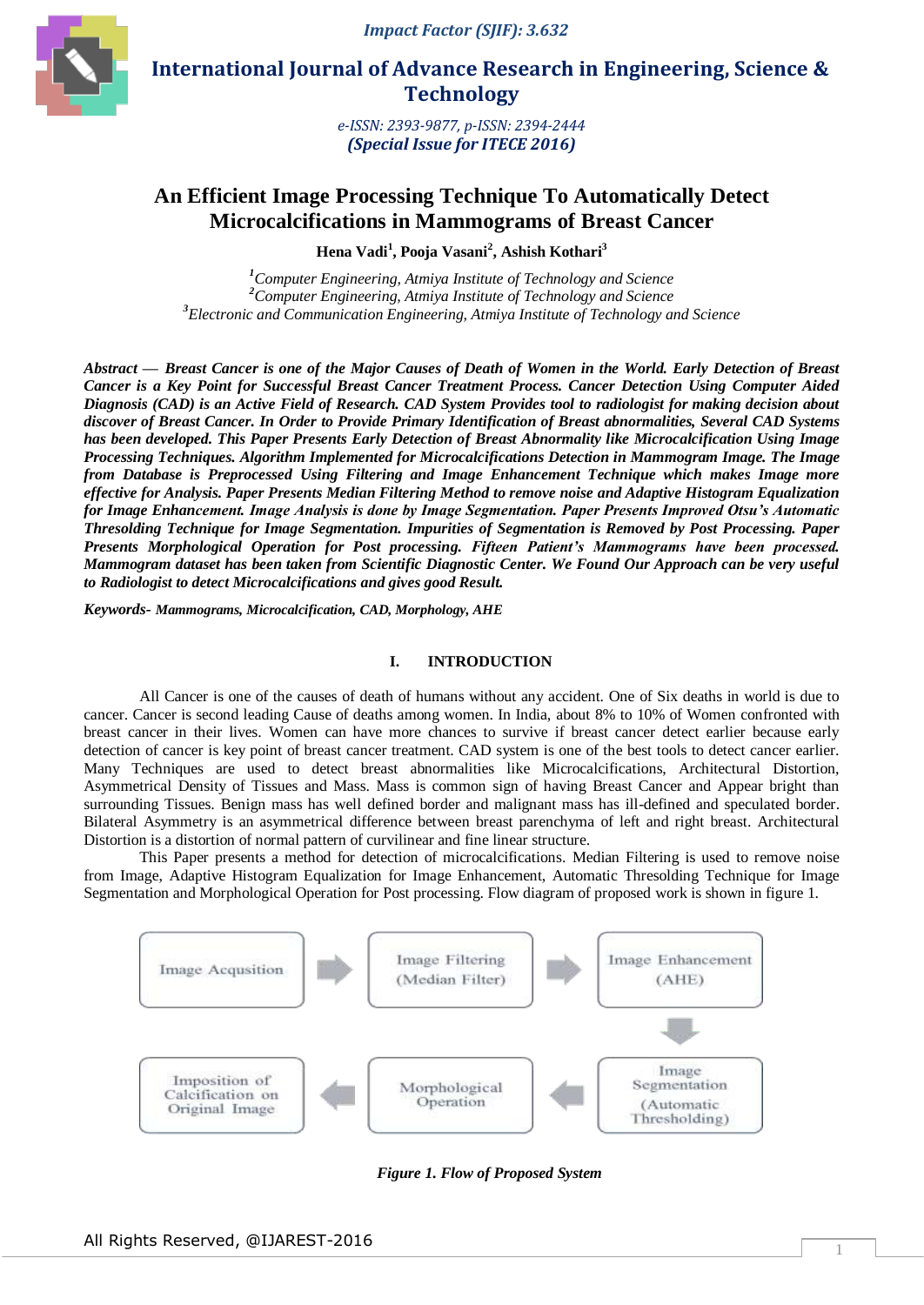## **II. RELATED WORK**

**Elmoufidi et al. [1]** Paper presents Detection of ROI in Mammograms by Using Local Binary Pattern, Dynamic K-Means Algorithm and Gray Level Co-occurrence Matrix. Proposed System of This paper works in three stages like image enhancement after that generation of initial number of cluster and at last detection of ROI. Paper presents the dynamically determination of k parameter that was depends upon a processed image. The testing result of ROI with the mean of 86%.

**P.Spandana et al.** [2] Paper presents early detection of breast cancer using image enhancement, image segmentation and feature extraction. image enhancement using wavelets and histogram equalization, segmentation using region growing method and feature extraction using canny edge detection and morphological operation. Paper presents a case studies of four patients.

**Senthilkumar et al. [3]** Paper presents A Novel Region Growing Segmentation Algorithm for the Detection of Breast Cancer. Selective median Filter is used for preprocessing, CLAHE method used for enhancement, Harris corner detect theory is used to auto find growing seed. It combines selective median filtering and CLACH with region growing technique for cancer detection gives very good accuracy.

**M.M.Fathima et al. [4]**Paper presents morphological filtering and threshold based segmentation techniques to find ROI. Various features like texture features, GLCM features, DWT features, higher order gradient features and length features are extracted to find ROI. Classified result is obtained from SVM.

**SpandanaParamkusham et al. [5]** Paper presents novel algorithms for early detection of breast cancer. Algorithms like mass extraction is used to get shape of mass. That is imposed on mammogram to view boundary of mass region. features like entropy, mean, standard deviation, geometric features like area, perimeter, wavelet based features, ENC (Elliptical normalized circumference) are extracted for classification of benign and malignant masses.

**Basha, S. S. et al. [6]** Paper presents Automatic Detection of Breast Cancer Mass in Mammograms Using Morphological Operators and Fuzzy C –Means Clustering. Paper presents two steps is to distinguish masses from background tissue using morphological operation and FCM implemented for intensity based segmentation to shows accurate result.

**JelenaBozek et al. [7]** Bilateral Asymmetry is one of the abnormality of Breast Cancer. Paper Presents CAD algorithm for bilateral asymmetry which uses B-spline interpolation for breast alignment. Alignment of right and left breast is important for comparison. Differential Analysis is subtraction of two image. Author presents colored features to highlight asymmetry features which is useful to radiologist.

**SuraRamziShareef et al. [8]** Paper presents breast cancer detection based on morphological operation and watershed transformation to extract watershed lines. Author Uses Two types of medical Images. Proposed algorithm is applied to both Ultrasound image and Mammogram Image. Author uses a Database of Mosul Hospital and gives good result.

**SayedehSomayeh Hosaini et al. [9]** Paper presents a new method is proposed for detection of suspicious areas of breast cancer tumor based on wavelet and hidden Markov model. cancer masses are detected as well as percentage of cancer masses becomes clear; this makes to estimate mass growth rate. Markov model with tree structure is used in order to extract statistical properties of wavelet transform components. Markov model has special ability in extracting information related to edges and protruding parts of image context due to its features which can accurately detect cancer areas. The results indicate that proposed method is more accurate compared to methods that use only wavelet transforms method. Combination of MIAS database and Paden including 150 images is used in order to test the proposed method.

**MarijaDakovic and SlavoljubMijovic et al. [10]** Paper Presents digitizing mammograms were analyzed using basic point operators to highlight particular features and to extract quantitative information. Main focus was to the contrast enhancement between "suspicious" breast structures and adjacent tissues. Basic algorithms such as normalization, equalization and thresholding were applied and their actions have been shown in both: the image and its histogram. Matlab as an image processing tool was used. It was shown that basic point operators could be successfully used to help radiologists by increasing probability in early detection of breast cancer, even if the original image was not optimally taken.

# **III. IMPLEMENTATION IN MATLAB**

Proposed Algorithm to Detect Microcalcification:

- Step 1: Read Grey Level Image Mammogram.
- Step 2: Median Filter to Remove Noise and to make Image Smooth
- Step 3: Contrast Adjustment with Adaptive Histogram Equalization is used to enhance Image Using Histogram of Original Image
- Step 4: Automatic Thresholding Method to find Threshold Image Using Histogram of Enhanced Image
- Step 5: Perform Mathematical Morphological Operation to detect Micro calcification in Mammogram Image
- Step 6: Impose Calcification on Original Mammogram to get Location and Spreading of Micro calcification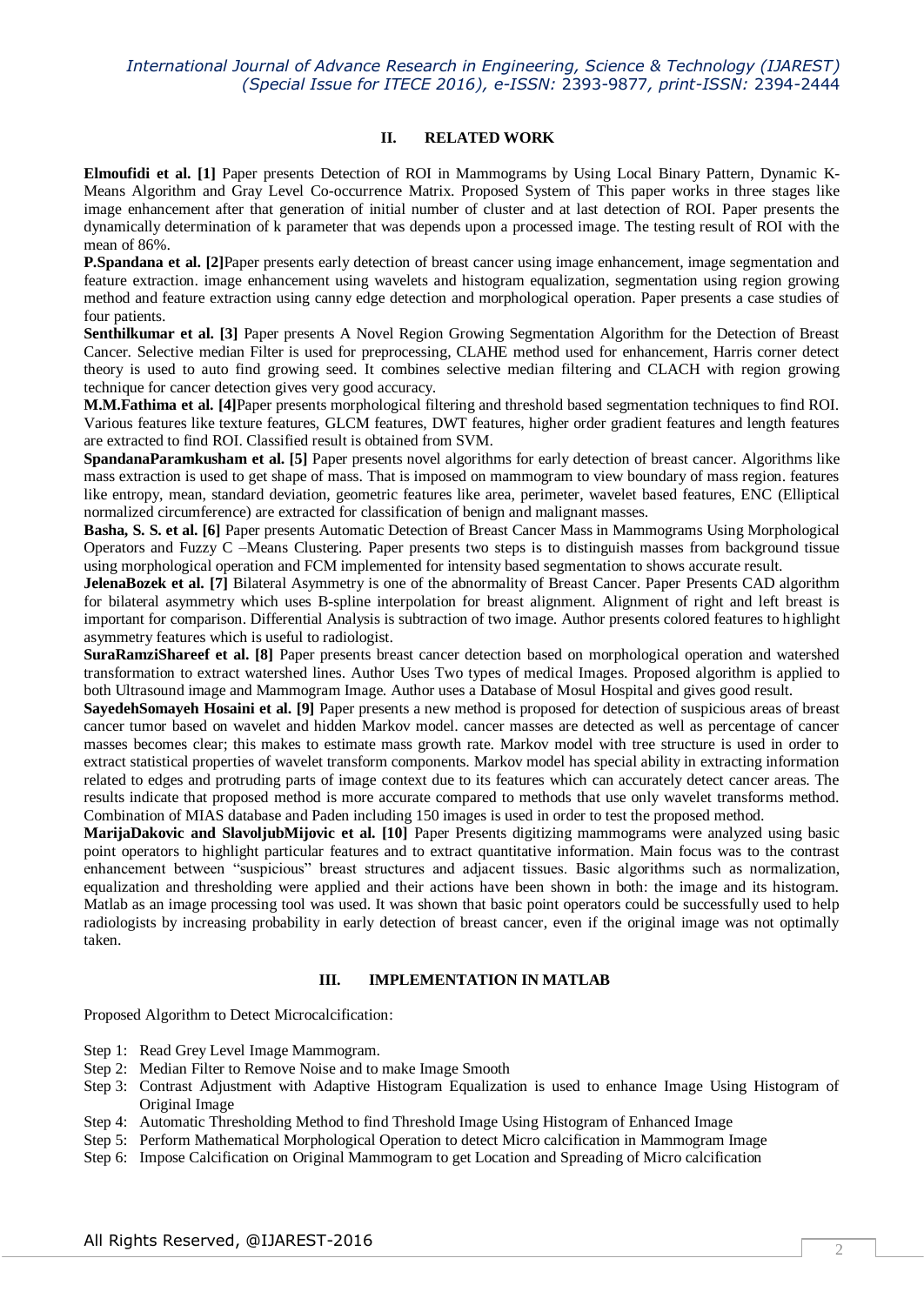# **3.1. Pre-Processing**

Pre-processing is an important part of Image processing used to remove noise, to make image smooth, to make border sharpen, to make image bright and to enhance contrast.

Pre Processing includes Image Filtering and Image Enhancement:

# **3.1.1. Image Filtering**

There are many techniques used for filtering an image like median filter, Gaussian filter, Average filter, Sobel Filter etc. we have practically Compared results of different filtering methods and results are shown in figure 2.



*Figure 2. Comparison Between Different Filtering Techniques*

From this comparison we observed that median filter gives good result for image filtering. Thus We use median filter technique in proposed work. The median filter is a nonlinear digital filtering technique. In median filtering, the neighboring pixels are ranked according to brightness or intensity and the median value becomes the new value for the central pixel. We used 3x 3 window size for neighborhood.

## **3.1.2. Image Enhancement**

There are many enhancement techniques for image enhancement like histogram equalization, CLAHE, DCT, Adaptive Histogram Equalization etc. we have practically Compared results of different Image Enhancement methods and results are shown in figure 3.



*Figure 3. Comparison Between Different Image Enhancement Techniques*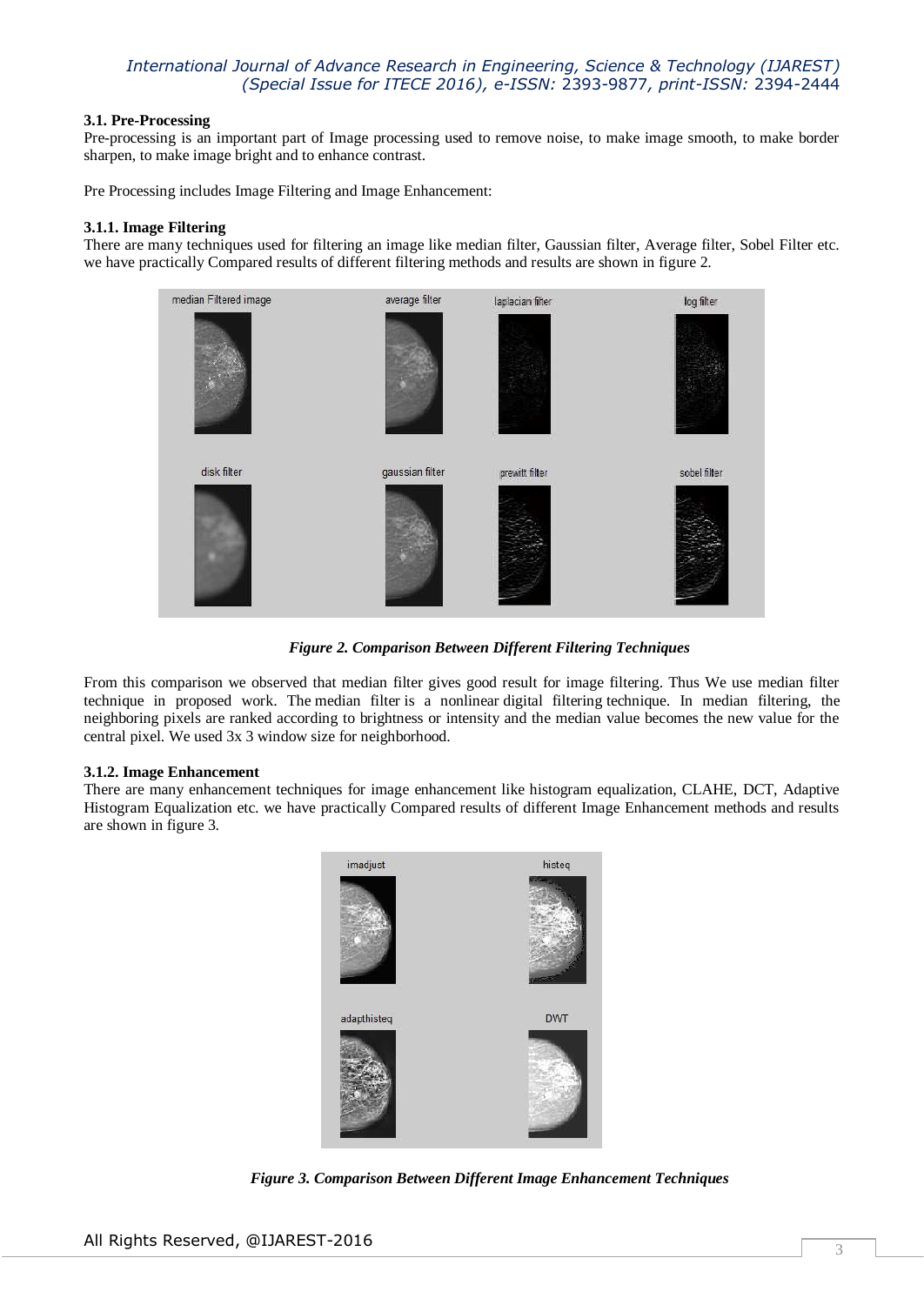From this comparison, we observed that adaptive histogram equalization technique gives good result practically. Thus we use adaptive histogram equalization technique to enhance mammogram image. Adaptive histogram equalization maximizes the contrast of an image by adaptively enhancing the contrast of each pixel relative to its local neighborhood. It operates on small data regions (tiles) rather than the entire image. The contrast enhancement can be limited in order to avoid amplifying the noise which might be present in the image.

## **3.2. Image Segmentation**

Segmentation is very important part of image processing steps. It partitioned mammogram image into several part to detect ROI. We used an automatic Thresholding method. It selects the threshold based on the minimization of the withingroup variance or maximizing between group variance from the two groups of pixels separated by the thresholding operator. Initially Threshold t is automatically selected using a histogram of mammogram image. Then partitioned an image into two class h1 and h2 based on intensity values. Range of intensity of image is 0 to L-1. Here, h1=  $\{0,1...t\}$  and h2= {t+1, t+2..., L-1}. Automatic thresholding gives optimal thresholding value by minimizing intra class variance or maximizing between class variance.

Algorithm of Automatic Segmentation:

- Step 1: Compute the histogram of the input image.
- Step 2: Denote the components of the histogram(Intensity) by pi,  $i=0, 1, ..., L-1$ .
- Step 3: Divides Intensity into two class h1 and h2.
- Step 4: Compute the cumulative sums,  $P(k)$ , for  $k = 0, 1, ..., L-1$ .
- Step 5: Compute the cumulative means,  $m(k)$ , for  $k = 0, 1, ..., L-1$ .
- Step 6: Compute the global intensity mean.
- Step 7: Compute the between-class variance, for  $k = 0, 1, ..., L-1$ .
- Step 8: Obtain the optimal threshold  $k^*$  by maximizing variance.

# **3.3. Image Post-processing**

Mathematical morphology operations are applied to remove impurities of segmentation. Basic Morphological operations are Erosion, Dilation, Opening and Closing. We used Erosion and Dilation as post processing. Dilation is defined as maximum value in window. Dilation can repair breaks in white objects and can split apart black object. Erosion is an opposite of Dilation. It defined as the minimum value in window. Erosion can repair breaks in black objects and can split apart white object.

#### **IV. RESULT**

Result of proposed approach is shown in figure 4, 5 and 6.



*Figure 4. Result: (a) Original Image (b)Filtered Image (c) Enhanced Image (d) Image After Automatic Thresholding (e) Image After Post-processing (f) Image with Microcalcification Detection*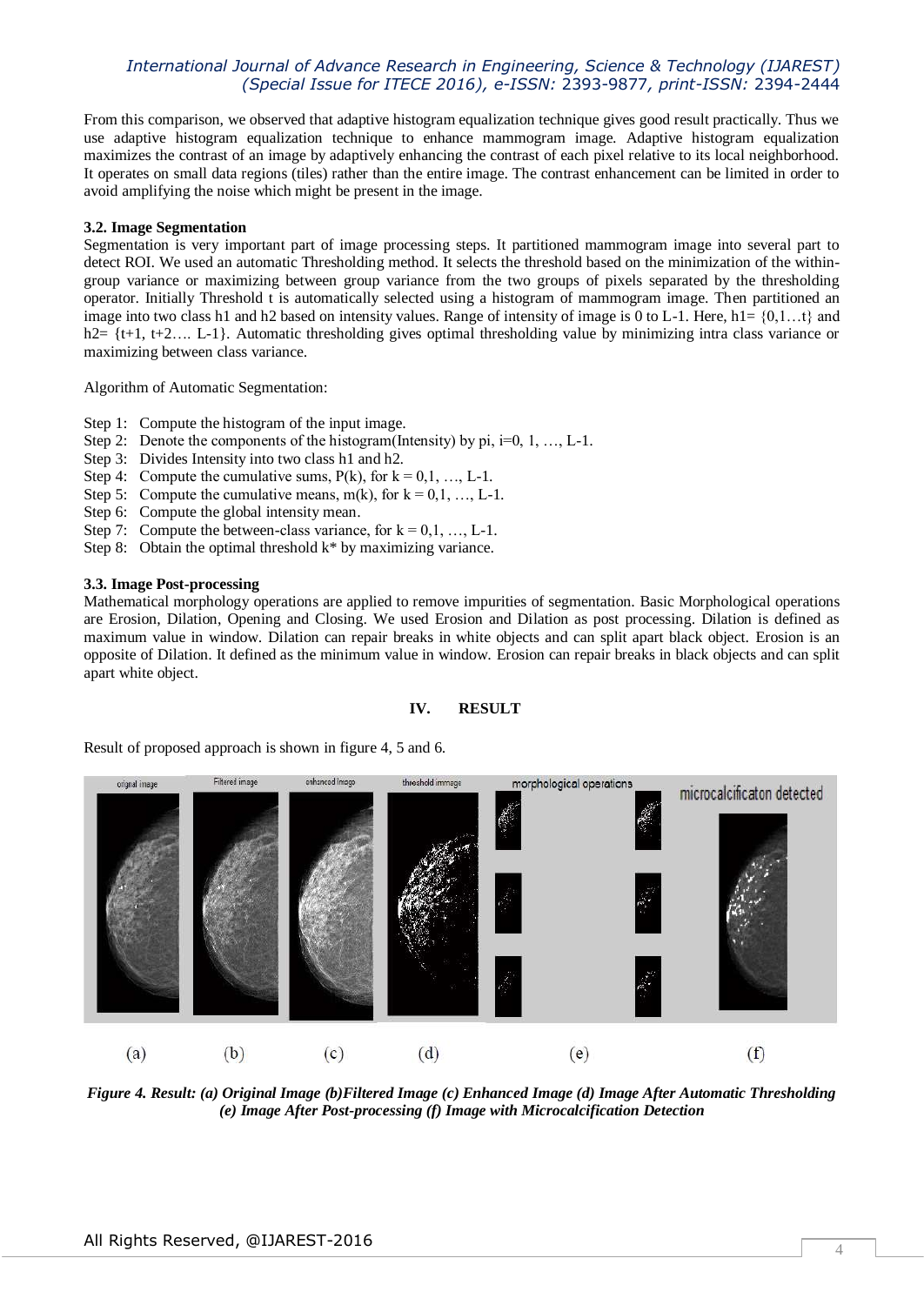

*Figure 5. Result: (a) Original Image (b)Filtered Image (c) Enhanced Image (d) Image After Automatic Thresholding (e) Image After Post-processing (f) Image with Microcalcification Detection*



*Figure 6. Result: (a) Original Image (b)Filtered Image (c) Enhanced Image (d) Image After Automatic Thresholding (e) Image After Post-processing (f) Image with Microcalcification Detection*

# **V. CONCLUSION**

In Proposed work, we present an algorithm for automatically detection of micro calcification which is one of the breast abnormality. Proposed approach works in three stages: Image pre-processing, segmentation and Image post-processing. We used Median Filtering to make image smooth, AHE to Enhance image, Automatic Thresholding based on otsu's method and Morphological operation as post-processing. By imposing output of morphological operation on original image, we can automatically detect microcalcificatios in breast mammogram image. It gives good result as compared to other existing methods. So, it is very helpful to radiologist to detect microcalcificatios in mammogram and it will play good role in improving quality of CAD system.